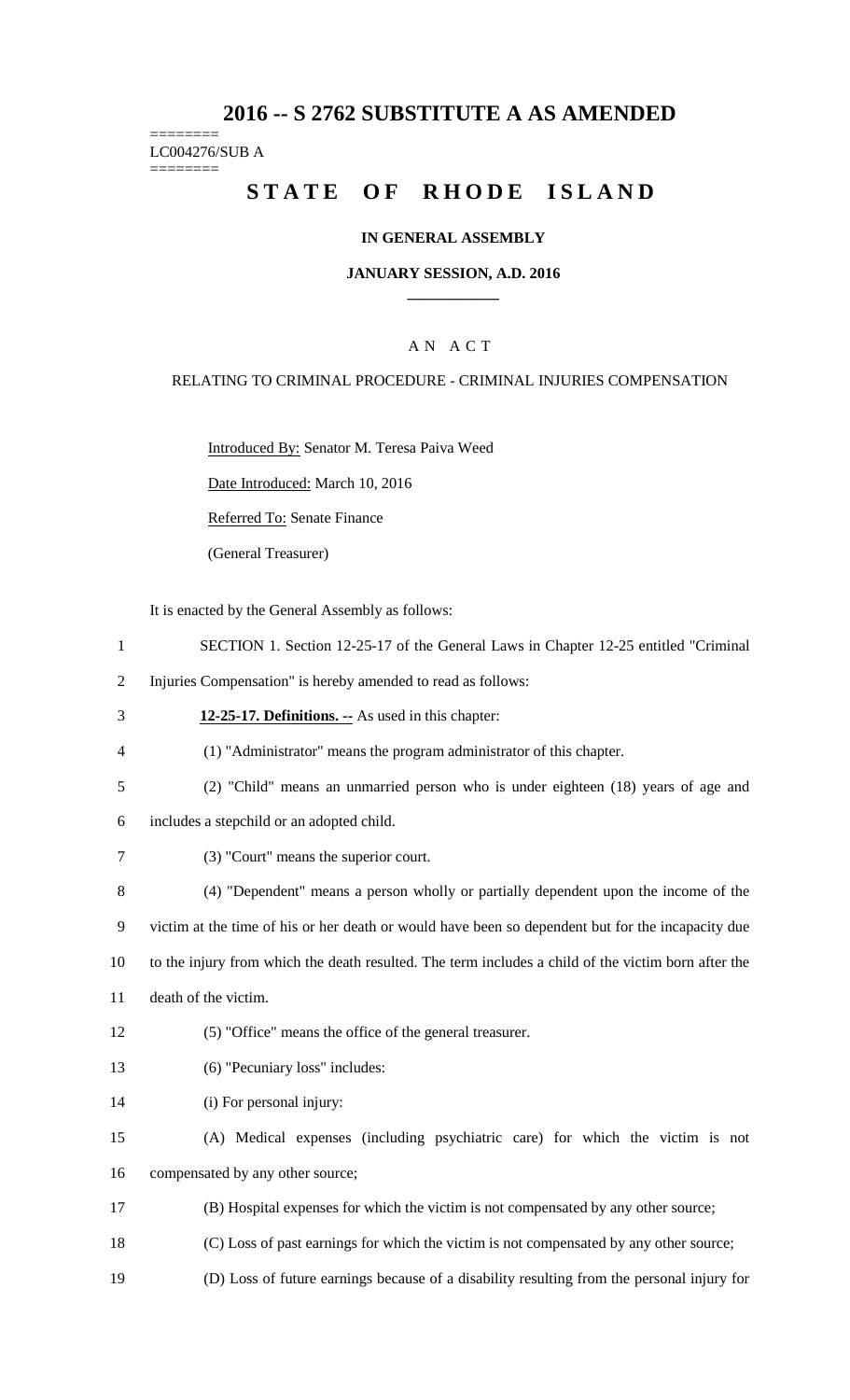- which the victim is not compensated by any other source.
- (ii) For death:
- (A) Funeral and burial expenses for which the victim's estate is not compensated by any other source; and
- (B) Loss of support to the dependents of the victim for which the dependents are not compensated by any other source.
- (iii) Any other expenses actually and necessarily incurred as a result of the personal injury or death for which the victim or his or her estate is not compensated by any other source, but it does not include property damage.
- (7) "Personal injury" means actual bodily harm, mental or nervous shock, and a pregnancy resulting from sexual attack.
- (8) "Relative" means a spouse, parent, grandparent, stepfather, stepmother, child, grandchild, brother, sister, half-brother, half-sister, and a spouse's parents.
- (9) "Resident" means any person who has his or her residence within the state of Rhode Island.
- (10) "State" includes the District of Columbia, the fifty (50) states, and the United States' territories and possessions.
- (11) "Treasurer" means the general treasurer of the state of Rhode Island or his or her designee.
- (12) "Victim" means a person who is injured or killed by any act of a person or persons which is within the description of any of the offenses specified in § 12-25-20 and which act occurs in the state of Rhode Island. "Victim" also means a resident of the state of Rhode Island who is a victim of an act of terrorism as defined in 18 U.S.C. § 2331 occurring outside the United 24 States or within the United States as referred to in 42 U.S.C. §10603b.
- (13) "1972 Act" means the Criminal Injuries Compensation Act of 1972, established pursuant to former §§ 12-25-1 -- 12-25-12.1.
- (14) "1996 Act" means the Criminal Injuries Compensation Act of 1996, established pursuant to §§ 12-25-16 -- 12-25-30.
- SECTION 2. This act shall take effect upon passage.

======== LC004276/SUB A ========